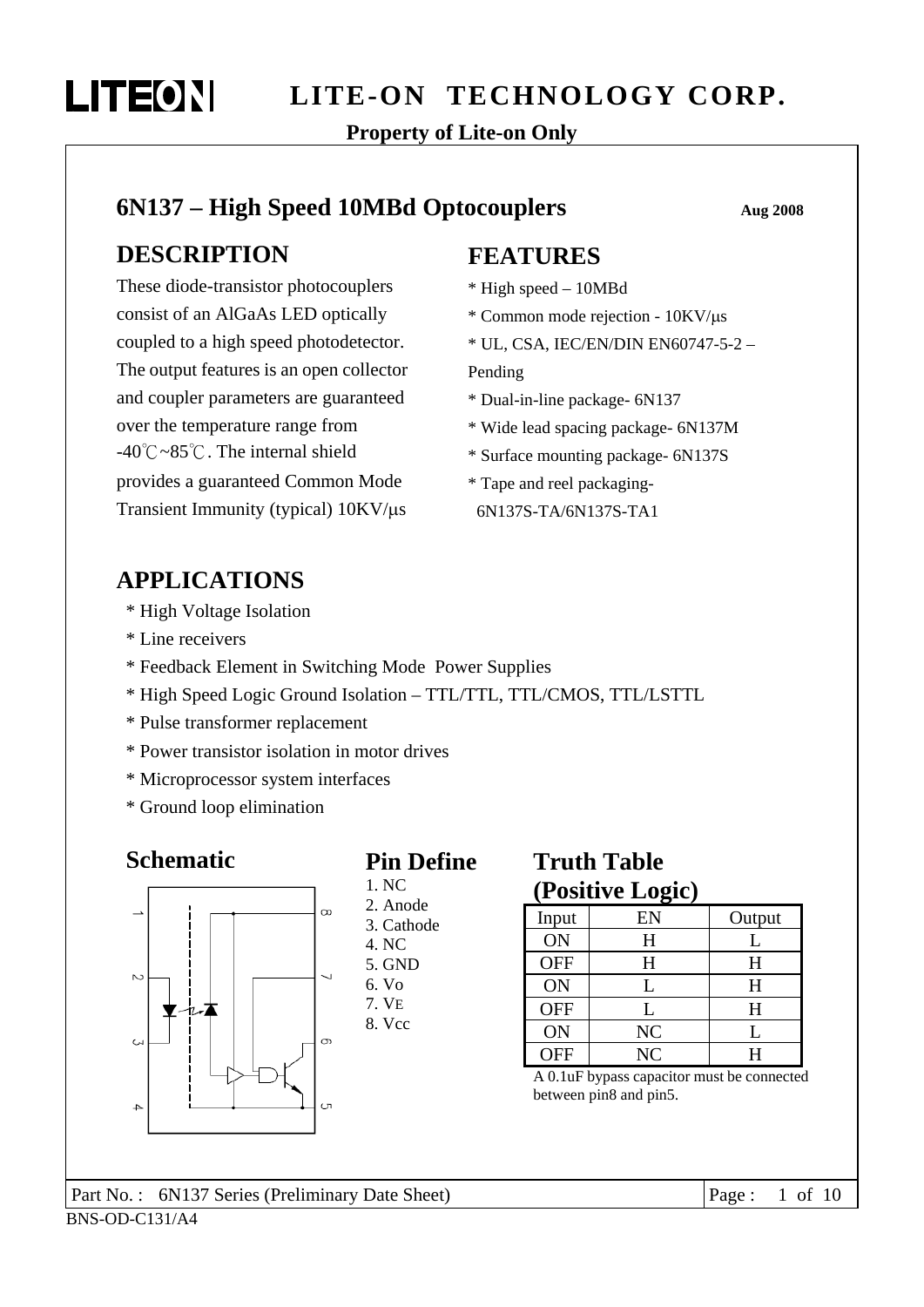

### **Property of Lite-on Only**



**6N137:** 



**6N137M** 

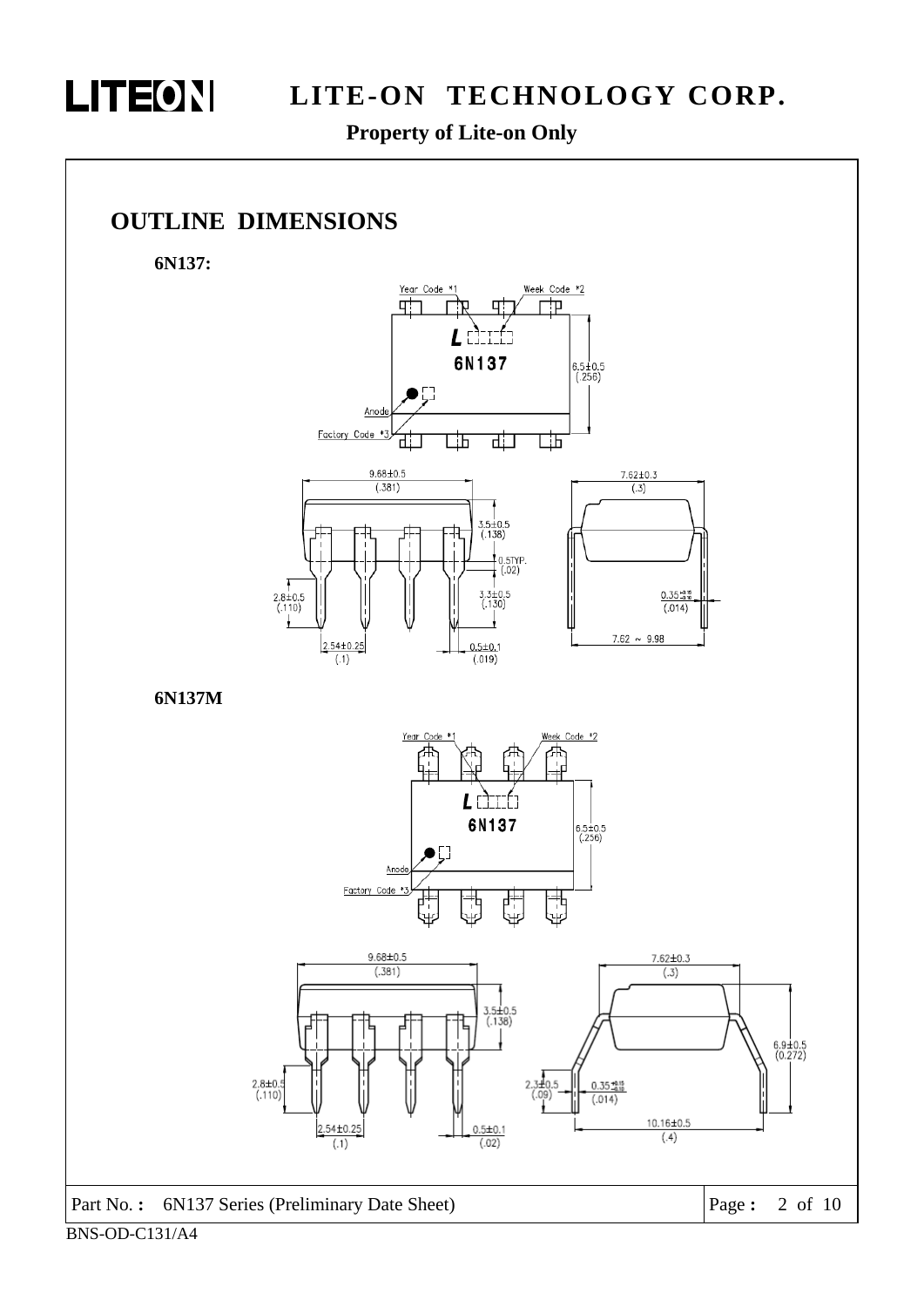

### **Property of Lite-on Only**



- \*1. Year date code.
- \*2. 2-digit work week.
- \*3. Factory identification mark shall be marked (Z: Taiwan, Y: Thailand).

Part No. **:** 6N137 Series (Preliminary Date Sheet) Page **:** 3 of 10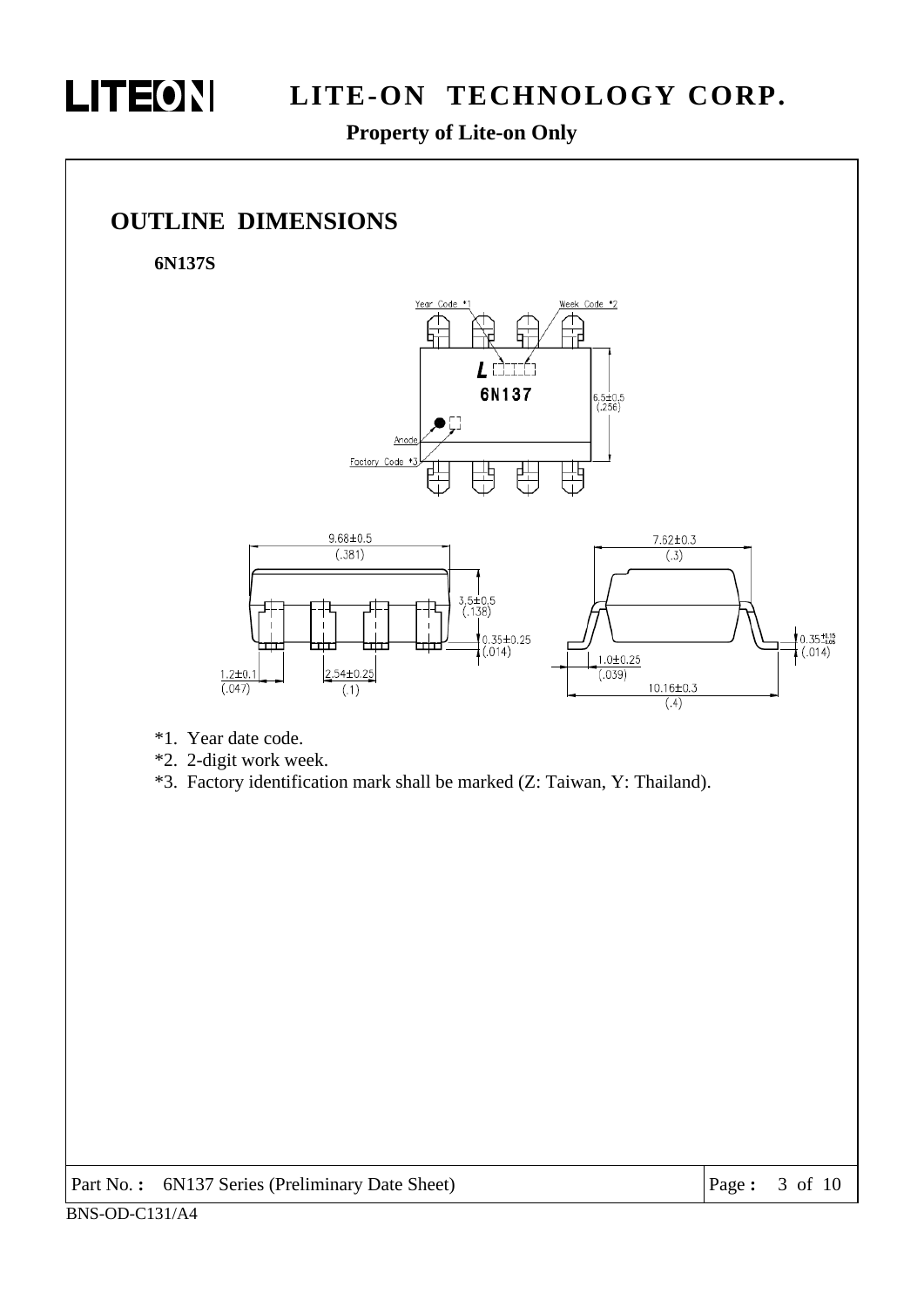



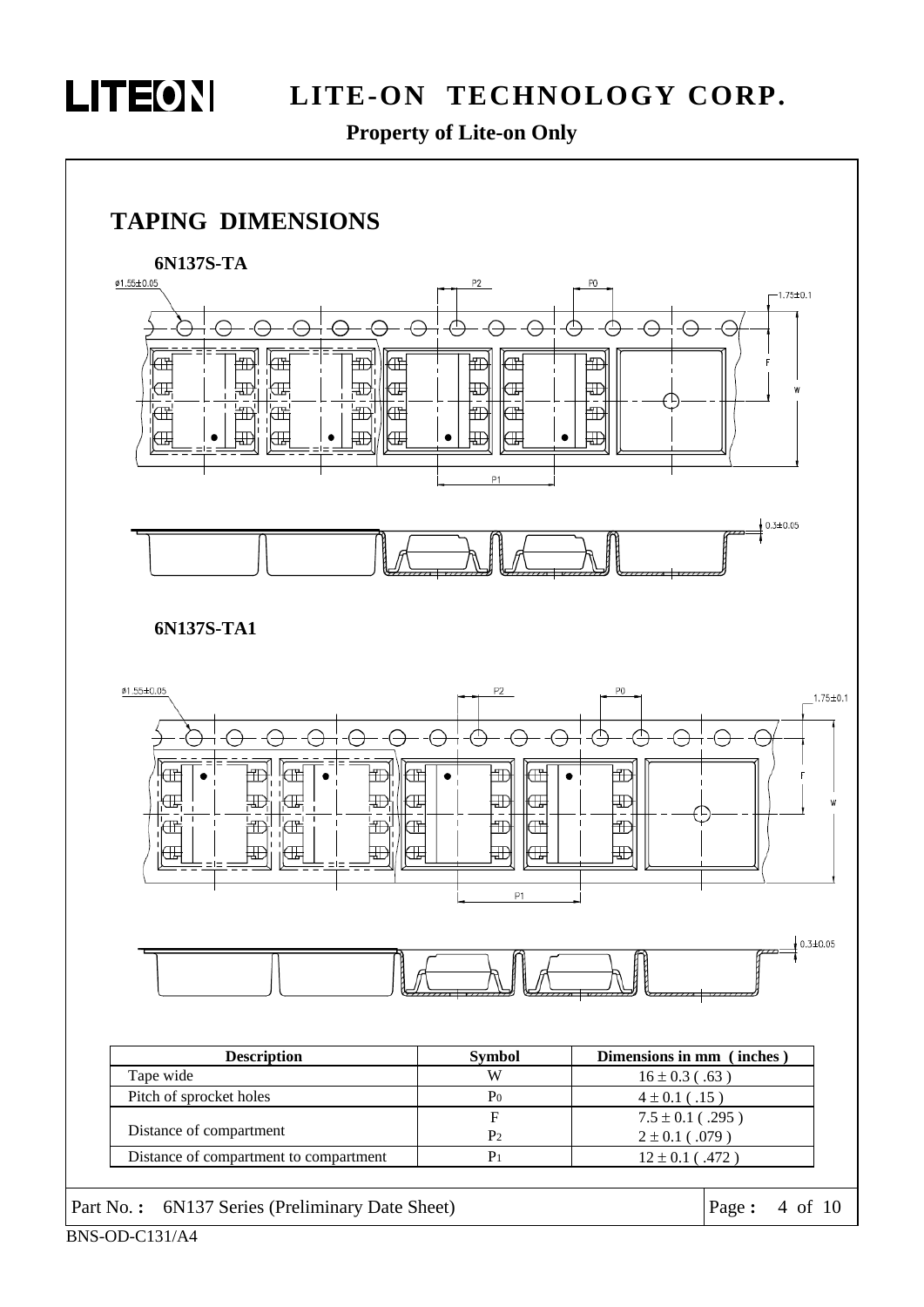**Property of Lite-on Only** 

### **ABSOLUTE MAXIMUM RATING**

 $(Ta = 25^{\circ}C$  unless otherwise specified)

|                            | <b>PARAMETER</b>             | <b>SYMBOL</b>      | <b>RATING</b>   | <b>UNIT</b>     |
|----------------------------|------------------------------|--------------------|-----------------|-----------------|
|                            | <b>Forward Current</b>       |                    | 25              | mA              |
| <b>INPUT</b>               | <b>Reverse Voltage</b>       | $V_{R}$            | 5               | V               |
|                            | <b>Power Dissipation</b>     | P                  | 40              | mW              |
|                            | Supply Voltage (1minute max) | $V_{CC}$           | 7               | V               |
| <b>OUTPUT</b>              | <b>Output Voltage</b>        | $V_{O}$            | 7               | V               |
|                            | <b>Output Current</b>        | $I_{O}$            | 50              | mA              |
|                            | <b>Power Dissipation</b>     | $P_{O}$            | 85              | mW              |
|                            | <b>Isolation Voltage</b>     | $V_{iso}$          | 5000            | <b>Vrms</b>     |
|                            | <b>Operating Temperature</b> | $T_{\mathrm{opr}}$ | $-40 \sim +85$  | $\rm ^{\circ}C$ |
| <b>Storage Temperature</b> |                              | $T_{\text{stg}}$   | $-55 \sim +125$ | $\rm ^{\circ}C$ |
|                            | <b>Soldering Temperature</b> | $T_{sol}$          | 260 for 10 sec  | $\rm ^{\circ}C$ |

#### **Note**

- 1. AC For 1 Minute, R.H.  $= 40 \sim 60\%$ 
	- Isolation voltage shall be measured using the following method.
	- (1) Short Pin 1 to Pin4 on the primary side and Pin 5 to Pin 8 on the secondary side.
	- (2) The isolation voltage tester with zero-cross circuit shall be used.
	- (3) The waveform of applied voltage shall be a sine wave.

2. For 10 sec.

|  | Part No.:   6N137 Series (Preliminary Date Sheet) | Page: $5 \text{ of } 10$ |  |  |  |  |
|--|---------------------------------------------------|--------------------------|--|--|--|--|
|--|---------------------------------------------------|--------------------------|--|--|--|--|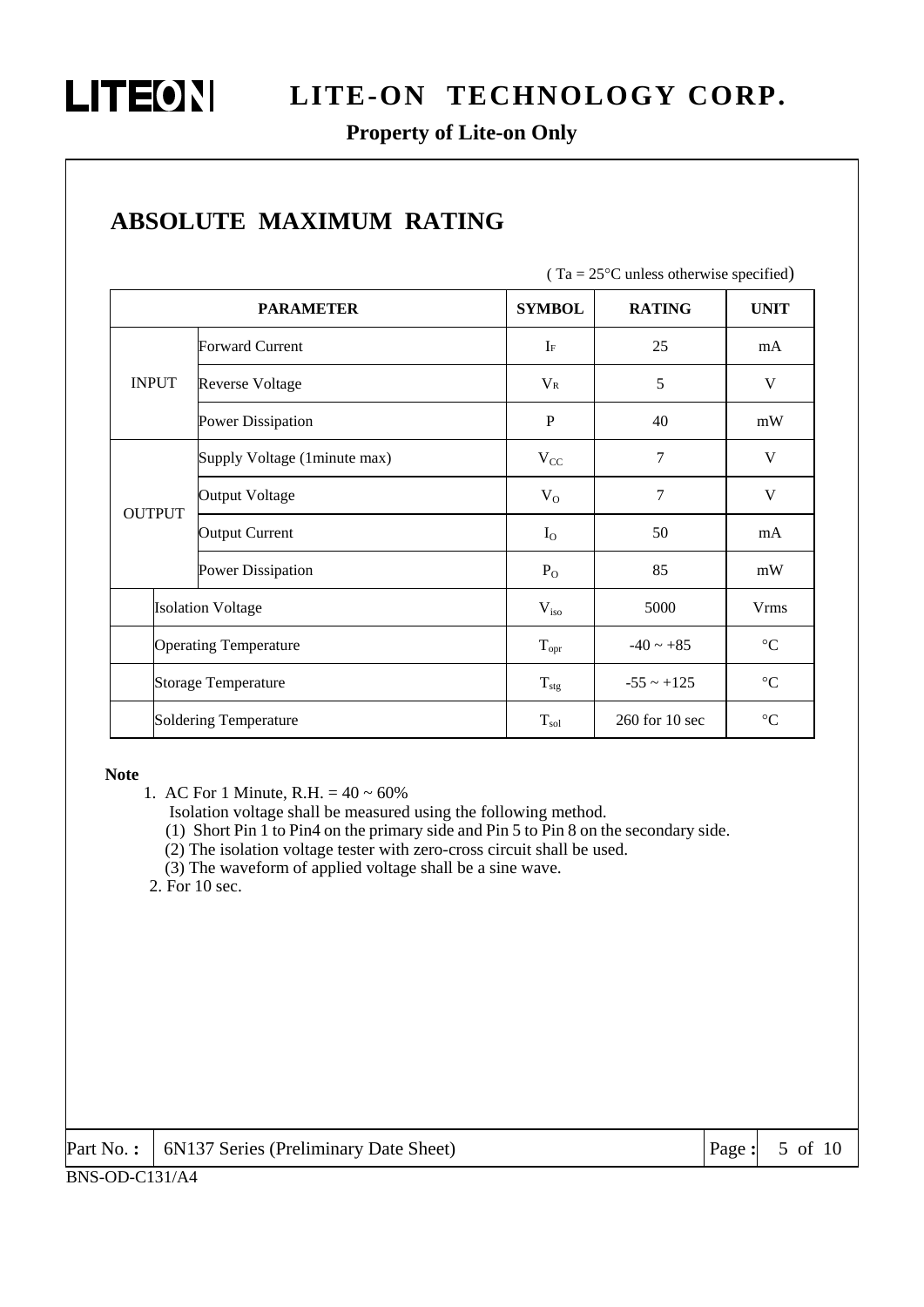## LITEON LITE-ON TECHNOLOGY CORP.

**Property of Lite-on Only** 

### **ELECTRICAL - OPTICAL CHARACTERISTICS**

( $T_A = 0 \sim 70$ °C, unless otherwise specified)

| <b>PARAMETER</b>                              | <b>SYMBOL</b>                         | MIN. | $TYP.*$ | MAX.   | <b>UNIT</b> | <b>CONDITIONS</b>                              |
|-----------------------------------------------|---------------------------------------|------|---------|--------|-------------|------------------------------------------------|
| Input                                         |                                       |      |         |        |             |                                                |
| <b>Input Forward Voltage</b>                  | $V_{\rm F}$                           |      | 1.45    | 1.7    | V           | Ta=25°C, $I_F = 10mA$                          |
| Input Forward Voltage Temperature Coefficient | $\Delta$ V <sub>F</sub> / $\Delta$ Ta |      | $-1.6$  |        |             | $mV^{\circ}C$ $I_F = 10mA$                     |
| <b>Input Reverse Voltage</b>                  | $BV_R$                                | 5.0  |         |        | V           | Ta=25°C, IR=10 $\mu$ A                         |
| Output                                        |                                       |      |         |        |             |                                                |
| <b>High Level Supply Current</b>              | $I_{\rm CCH}$                         |      | 7       | 10     | mA          | $I_F = 0$ mA, $V_E = 0.5V$<br>$V_{CC} = 5.5V$  |
| Low Level Supply Current                      | $I_{\text{CCL}}$                      |      | 9       | 13     | mA          | $I_F = 10$ mA, $V_E = 0.5V$<br>$V_{CC} = 5.5V$ |
| Low Level Enable Current                      | $I_{EL}$                              |      | $-0.8$  | $-1.6$ | mA          | $V_{CC} = 5.5V$ ,<br>$V_E = 0.5V$              |
| High Level Enable Current                     | I <sub>EH</sub>                       |      | $-0.6$  | $-1.6$ | mA          | $V_{CC} = 5.5V$ ,<br>$V_E = 2.0V$              |
| High Level Enable Voltage                     | $V_{EH}$                              | 2.0  |         |        | V           | $I_F=10mA, V_{CC}=5.5V$                        |
| Low Level Enable Voltage                      | $V_{EL}$                              |      |         | 0.8    | V           | $I_F = 10mA, V_{CC} = 5.5V$                    |

\*\* All typical at  $T_A = 25^{\circ}C$ 

Part No. **:** 6N137 Series (Preliminary Date Sheet) Page **:** 6 of 10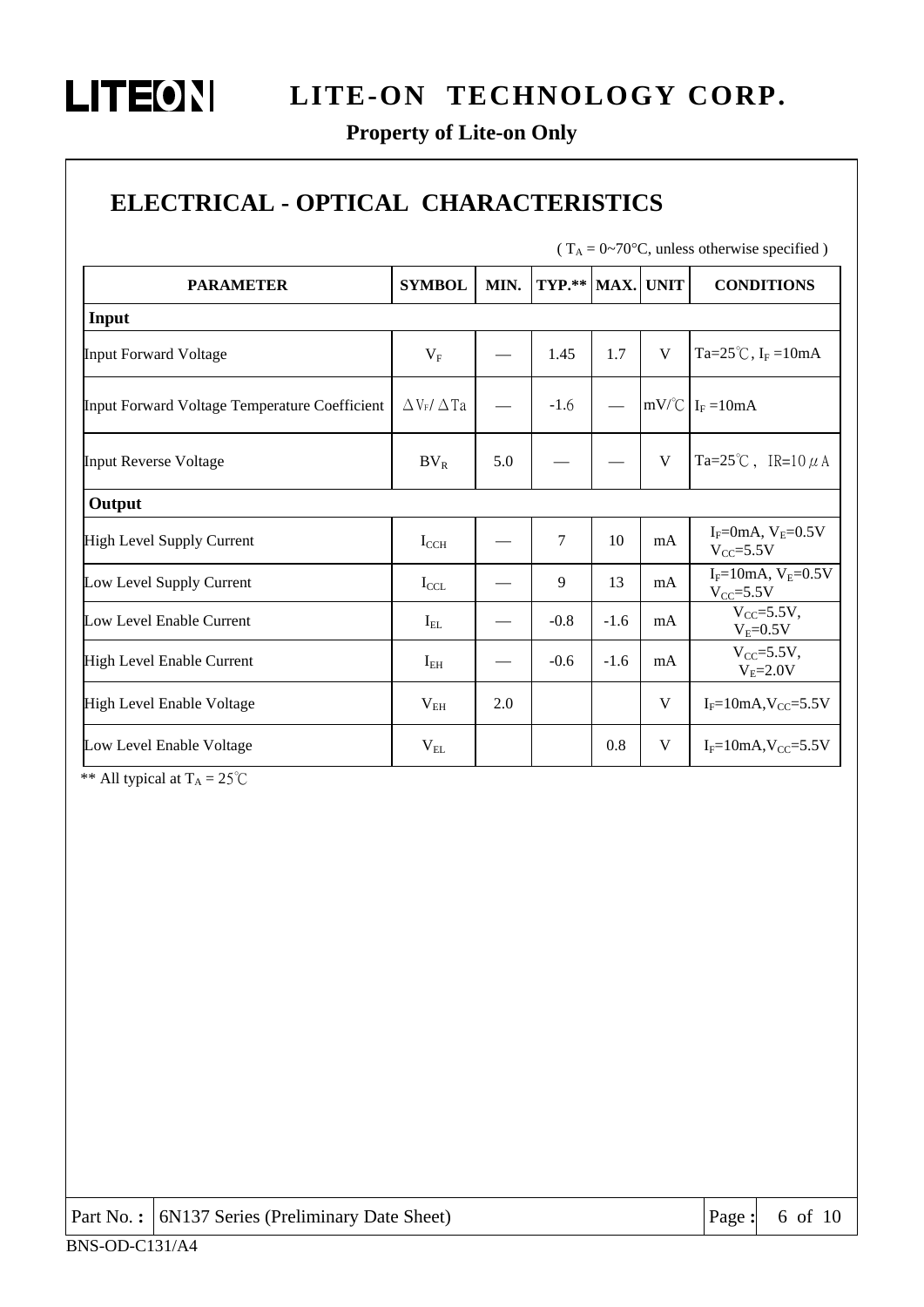## LITEON LITE-ON TECHNOLOGY CORP.

### **Property of Lite-on Only**

| $(T_A = -40-85\degree C, V_{CC} = 5V, I_F = 7.5mA$ unless otherwise specified) |                               |      |       |      |              |                                                                                               |  |  |  |
|--------------------------------------------------------------------------------|-------------------------------|------|-------|------|--------------|-----------------------------------------------------------------------------------------------|--|--|--|
| <b>PARAMETER</b>                                                               | SYM.                          | MIN. | TYP** | MAX. | <b>UNIT</b>  | <b>CONDITIONS</b>                                                                             |  |  |  |
| Propagation Delay time to Logic Low                                            | $t_{\rm PHL}$                 | 25   | 30    | 75   | ns           | $R_L = 350 \Omega$                                                                            |  |  |  |
| Output $(1) \rightarrow (0)$                                                   |                               |      |       | 100  |              | $C_L = 15pF$                                                                                  |  |  |  |
| Propagation Delay time to Logic High                                           | $t_{\rm PLH}$                 | 25   | 40    | 75   |              | $R_L = 350 \Omega$                                                                            |  |  |  |
| Output $(0) \rightarrow (1)$                                                   |                               |      |       | 100  | ns           | $C_L = 15pF$                                                                                  |  |  |  |
| <b>Pulse Width Distortion</b>                                                  | $t_{\rm PHL}$ . $t_{\rm PLH}$ |      | 10    |      | ns           | $R_L = 350 \Omega$<br>$C_L = 15pF$                                                            |  |  |  |
| Output Rise Time (10%~90%)                                                     | $t_r$                         |      | 50    |      | ns           | $R_L = 350 \Omega$<br>$C_L = 15pF$                                                            |  |  |  |
| Output Fall time (90%~10%)                                                     | $t_f$                         |      | 12    |      | ns           | $R_L = 350 \Omega$<br>$C_L = 15pF$                                                            |  |  |  |
| Enable Propagation Delay Time at high<br>level $output(1)$                     | $t_{\rm ELH}$                 |      | 20    |      | ns           | $I_F = 7.5mA$<br>$V_{EH} = 3.5V$<br>$R_L = 350 \Omega$<br>$C_L = 15pF$                        |  |  |  |
| Enable Propagation Delay Time at low<br>level $output(0)$                      | $t_{\rm EHL}$                 |      | 20    |      | ns           | $I_F = 7.5mA$<br>$V_{EH} = 3.5V$<br>$R_L = 350 \Omega$<br>$C_L = 15pF$                        |  |  |  |
| Instantaneous common mode rejection<br>at high logic output (1)                | $\mid$ CM <sub>H</sub> $\mid$ | 1    | 10    |      | $KV / \mu s$ | $I_F = 0mA$<br>$V_{OH}(Min)=2.0V$<br>$ V_{CM}  = 50V_{P-P}$ ,<br>$RL = 350 \Omega$            |  |  |  |
| Instantaneous common mode rejection<br>at low logic output (0)                 | $CM_{L}$                      | 1    | 10    |      | $KV / \mu s$ | $I_F = 7.5mA$<br>$V_{OH}$ (Max)=0.8V<br>$ V_{CM} $ =50V <sub>P-P</sub> ,<br>$RL = 350 \Omega$ |  |  |  |

Part No. **:** 6N137 Series (Preliminary Date Sheet) Page **:** 7 of 10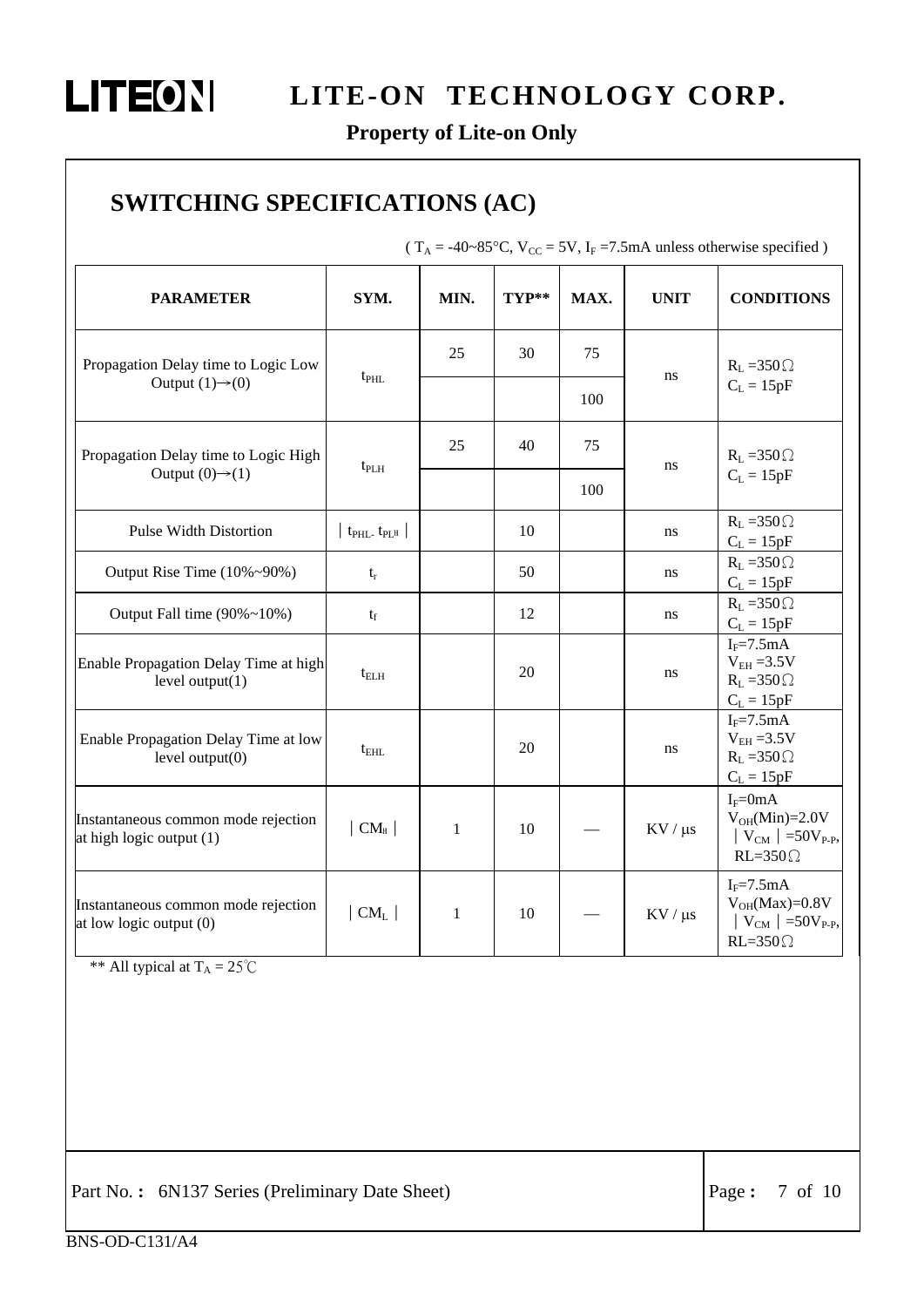### **Property of Lite-on Only**

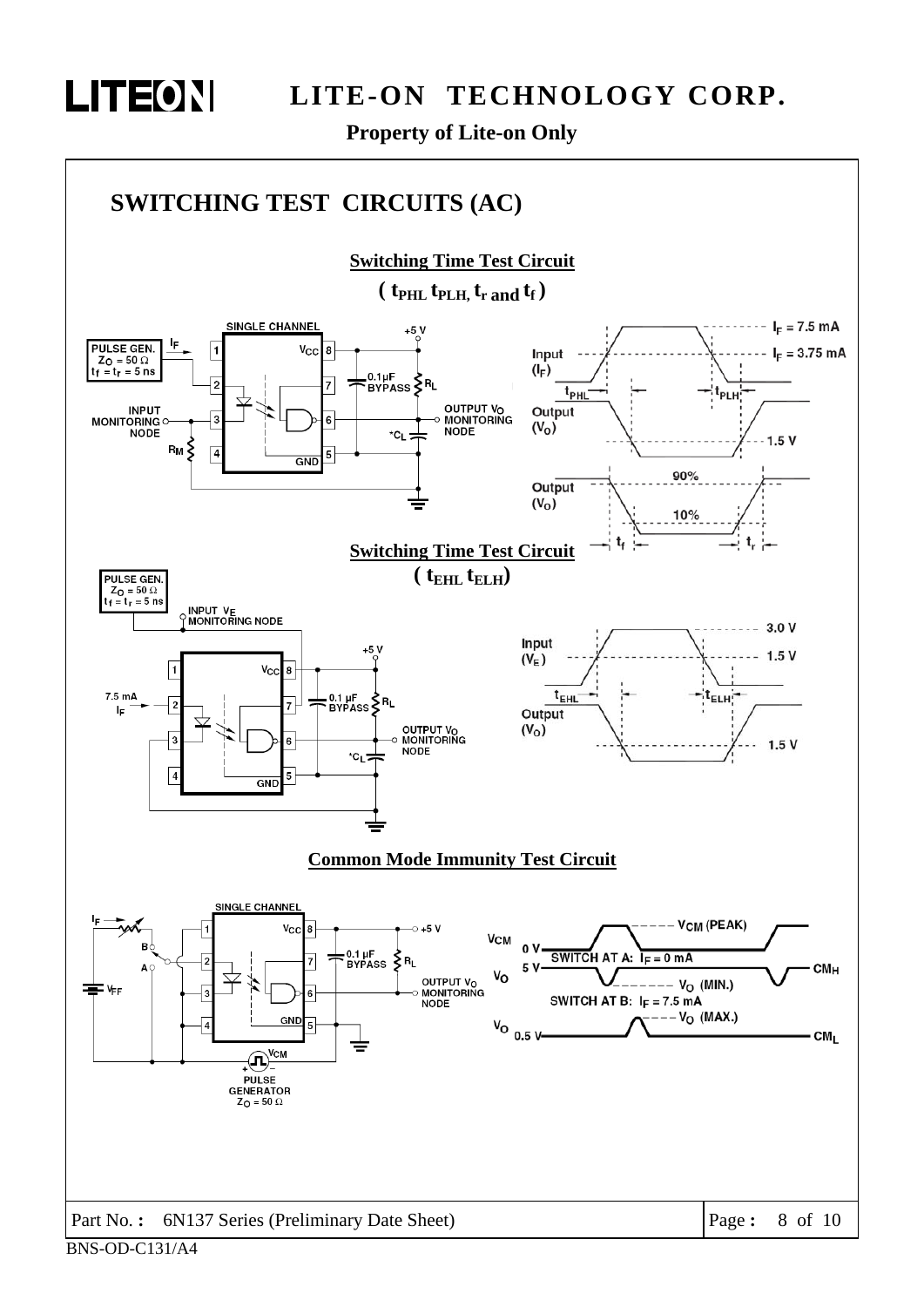### **Property of Lite-on Only**

### **ISOLATION CHARACTERISTICS**

( $T_A = -40-85^{\circ}C$ ,  $V_{CC} = 5V$ ,  $I_F = 7.5mA$  unless otherwise specified)

| <b>PARAMETER</b>                              | <b>SYMBOL</b> | MIN. | $TYP.**$  | MAX.   UNIT |    | <b>CONDITIONS</b>                             |
|-----------------------------------------------|---------------|------|-----------|-------------|----|-----------------------------------------------|
| Isolation Resistance (Input-output)<br>Note4. | $R_{I-O}$     |      | $10^{12}$ |             |    | Ta=25°C, RH<45%,<br>V <sub>I-0</sub> =500V DC |
| Capacitance (Input-output) Note4.             | $C_{I-O}$     |      | 0.6       |             | pF | $f=1MHz$                                      |

### **TRANSFER CHARACTERISTICS(DC)**

( $T_A = -40-85$ °C,  $V_{CC} = 5V$ ,  $I_F = 7.5$ mA unless otherwise specified)

| <b>PARAMETER</b>          | <b>SYMBOL</b>    | MIN. | <b>TYP.**</b> | MAX. | <b>UNIT</b> | <b>CONDITIONS</b>                                                        |
|---------------------------|------------------|------|---------------|------|-------------|--------------------------------------------------------------------------|
| High Level Output Current | $I_{OH}$         |      |               | 100  | uA          | $V_{CC} = 5.5V$ ,<br>$V_0 = 0.5V$<br>$I_F = 250 \mu A$ ,<br>$V_E = 2.0V$ |
| Low Level Output Voltage  | $V_{OL}$         |      | 0.35          | 0.6  | V           | $V_{CC} = 5.5V$ ,<br>$I_F = 5mA$ ,<br>$V_E = 2.0V$<br>$I_{OL} = 13mA$    |
| Input Threshold Current   | $I_{\text{FTH}}$ |      | 3             | 5    | mA          | $V_{CC} = 5.5V$ ,<br>$V_o=0.5V$<br>$I_{OL}$ =13mA,<br>$V_E = 2.0V$       |

\*\* All typical at Vcc=5V, $T_A = 25^{\circ}C$ 

#### **Note:**

1. AC For 1 Minute, R.H. = 40 ~ 60%

Isolation voltage shall be measured using the following method.

(1) Considered a two-terminal device: Pin 1,2,3,4 shorted together and Pin 5,6,7,8 shorted together.

(2) The isolation voltage tester with zero-cross circuit shall be used.

(3) The waveform of applied voltage shall be a sine wave.

2. For 10 sec.

3. Pin5 and Pin8 must connect a bypass 0.1uF capacitor.

#### Part No. **:** 6N137 Series (Preliminary Date Sheet) Page **:** 9 of 10